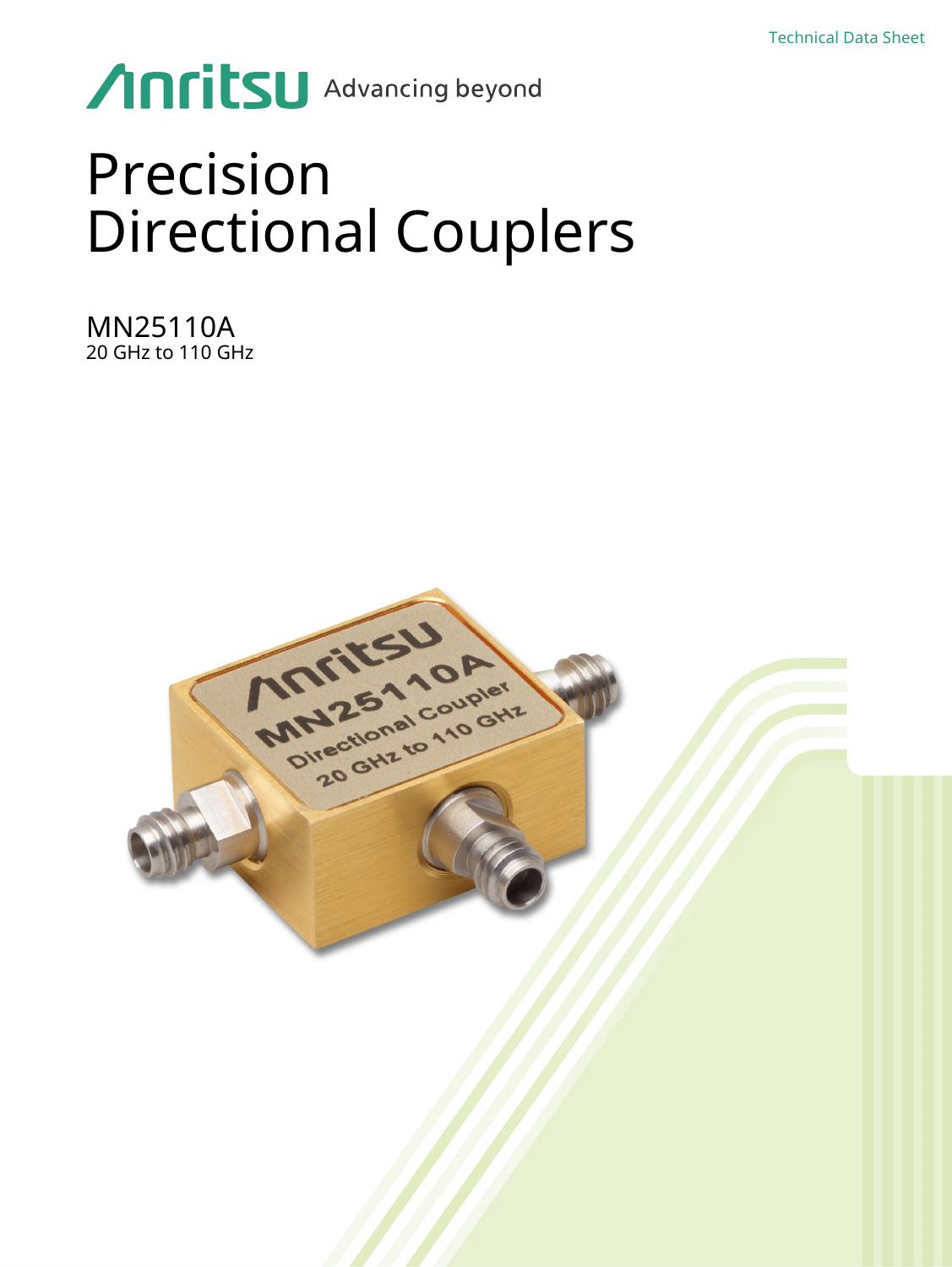#### **Introduction**

#### **Introduction**

The MN25110A is a precision directional coupler designed to provide the best measurement possible when sampling signals for analysis. The MN25110A is metrology grade and equipped with Anritsu trademarked W1 connectors that achieve the smallest possible reflections and very low broadband insertion loss.

The MN25110A is scalable, providing access to broadband measurements from near DC to 110 GHz. The native W1 coaxial interface removes the need for adapters between uncommon interfaces by allowing users to direct connect to coaxial instrument test ports.

#### **Features**

- **•** Operational from 110 MHz to 110 GHz
- **•** Coaxial interface with Anritsu trademarked W1 connectors
- **•** W1 Connectors™ are compatible with 1 mm connectors.
- **•** Design is robust and well suited for high frequency system and instrumentation applications
- **•** Anritsu offers metrology grade adapters and calibration devices for better repeatability and performance

#### **Dimensions**



All dimensions in mm

Typical specifications are not tested and are not warranted. They are generally representative of characteristic performance. Warranty: 1 year; Calibration period: 6 months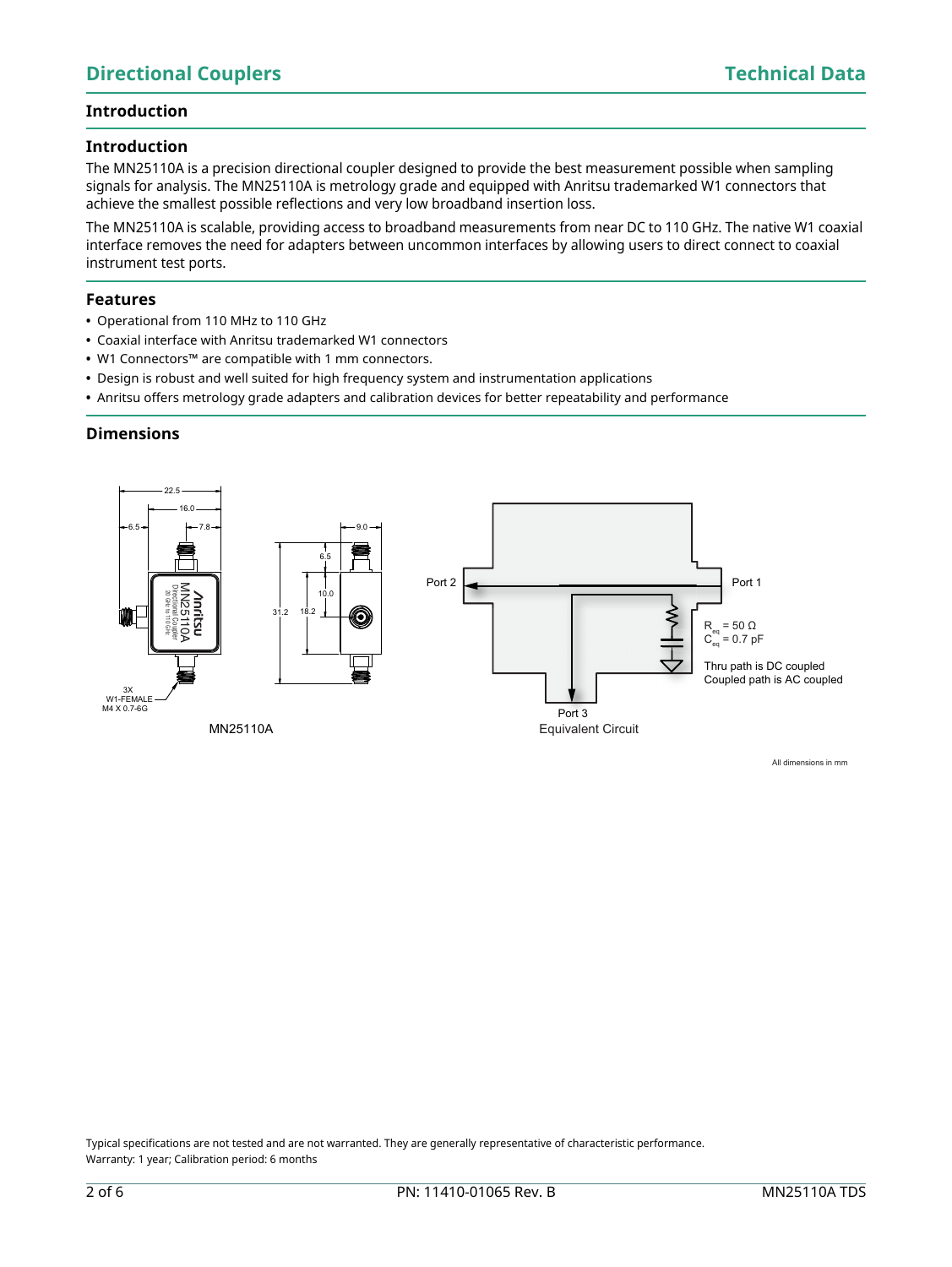## **Technical Data Directional Couplers**

#### **Available Models**

|                         | Model    | -reauencv<br>' Range      | Connectors         | Impedance   | Max Input Power |
|-------------------------|----------|---------------------------|--------------------|-------------|-----------------|
|                         | MN25110A | 20 GH:<br>110 GHz<br>GHz° | $W1(f)$ to $W1(f)$ | 50 $\Omega$ | 1.0 W           |
| Operational to 110 MHz. |          |                           |                    |             |                 |

#### **Specifications**

#### **General**

Insertion Loss Temperature Coefficient 0.001 dB/dB/°C max Weight 10 g

Temperature Range Operating: 0 °C to +70 °C; Non-operating: –55 °C to +125 °C

| <b>Insertion Loss, Isolation, Coupling</b> |                            |                 |                    |                 |                                   |  |  |  |  |
|--------------------------------------------|----------------------------|-----------------|--------------------|-----------------|-----------------------------------|--|--|--|--|
| Frequency Range                            | Input Return Loss<br>(min) | Insertion Loss  | Isolation<br>(min) | Coupling        | Directivity <sup>a</sup><br>(min) |  |  |  |  |
| 20 GHz to 25 GHz                           | 15.0 dB                    | $0$ to 2.3 dB   | 24.0 dB            | 15.0 to 25.0 dB | 7.0 dB                            |  |  |  |  |
| $>$ 25 GHz to 30 GHz                       | 10.0 dB                    | 0 to 2.3 dB     | 24.0 dB            | 10.0 to 20.0 dB | 7.0 <sub>dB</sub>                 |  |  |  |  |
| $>$ 30 GHz to 35 GHz $\vert$               | 10.0 dB                    | $0$ to 2.3 dB   | 24.0 dB            | 10.0 to 20.0 dB | 7.0 dB                            |  |  |  |  |
| $>$ 35 GHz to 50 GHz $ $                   | 10.0 dB                    | $0$ to 2.3 dB   | 24.0 dB            | 10.0 to 18.0 dB | 10.0 dB                           |  |  |  |  |
| $>$ 50 GHz to 65 GHz $\vert$               | 10.0 dB                    | $0.8$ to 3.7 dB | 23.0 dB            | 9.0 to 16.0 dB  | 10.0 dB                           |  |  |  |  |
| $>$ 65 GHz to 80 GHz                       | 10.0 dB                    | 0.8 to 3.7 dB   | 23.0 dB            | 9.0 to 13.0 dB  | $10.0 \text{ dB}$                 |  |  |  |  |
| $> 80$ GHz to 95 GHz                       | 10.0 dB                    | 2.0 to 5.5 dB   | 23.0 dB            | 9.0 to 13.0 dB  | 10.0 dB                           |  |  |  |  |
| > 95 GHz to 110 GHz                        | 10.0 dB                    | 2.0 to 5.5 dB   | 23.0 dB            | 9.0 to 13.0 dB  | 7.0 dB                            |  |  |  |  |

a. Directivity is a derived value (Isolation - Insertion Loss - Coupling) and is not a warranted specification.



All plots typical.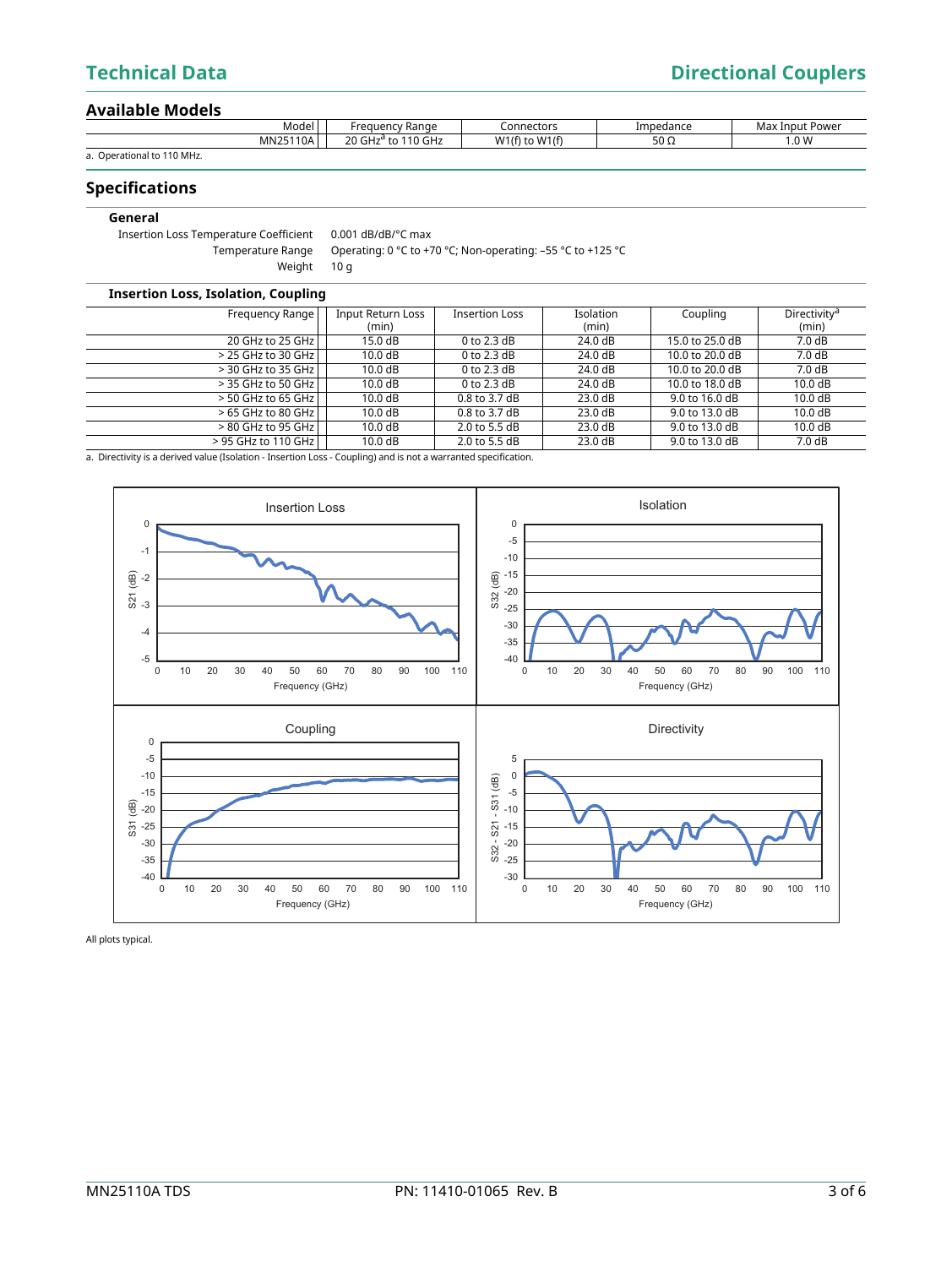## **Directional Couplers Technical Data**

#### **Match**



**Environmental** (per MIL-STD-202G) Temperature Shock –55 °C to +150 °C Humidity 95% at 40 °C, 96 hours, Test 103B, Condition B<br>Shock 100 G peak sawtooth, method 213, Condition B 100 G peak sawtooth, method 213, Condition B Vibration Sinewave: 10 Hz to 2000 Hz, 0.06" DA, method 204, test condition D Random: 50 Hz to 2000 Hz, 11.6 Grms, Power Spectral Density 0.1 Grms 2 Hz, Method 214, Test Condition 1, Letter D Voltage withstanding 500 VAC RMS, 60 seconds, method 301

#### **Regulatory Compliance**

European Union RoHS Directive: 2011/65/EU + Amendment 2015/863

#### **Ordering Information**

#### **Precision Directional Couplers**

Part Number Description

MN25110A Precision Directional Coupler, 20 GHz to 110 GHz, W1(f) input, W1(f) output, W1(f) coupled port, 50 Ω MN25110A-099 Premium Calibration to ISO17025 and ANSI/NCSL Z540-1. Includes calibration certificate, test report, and uncertainty data.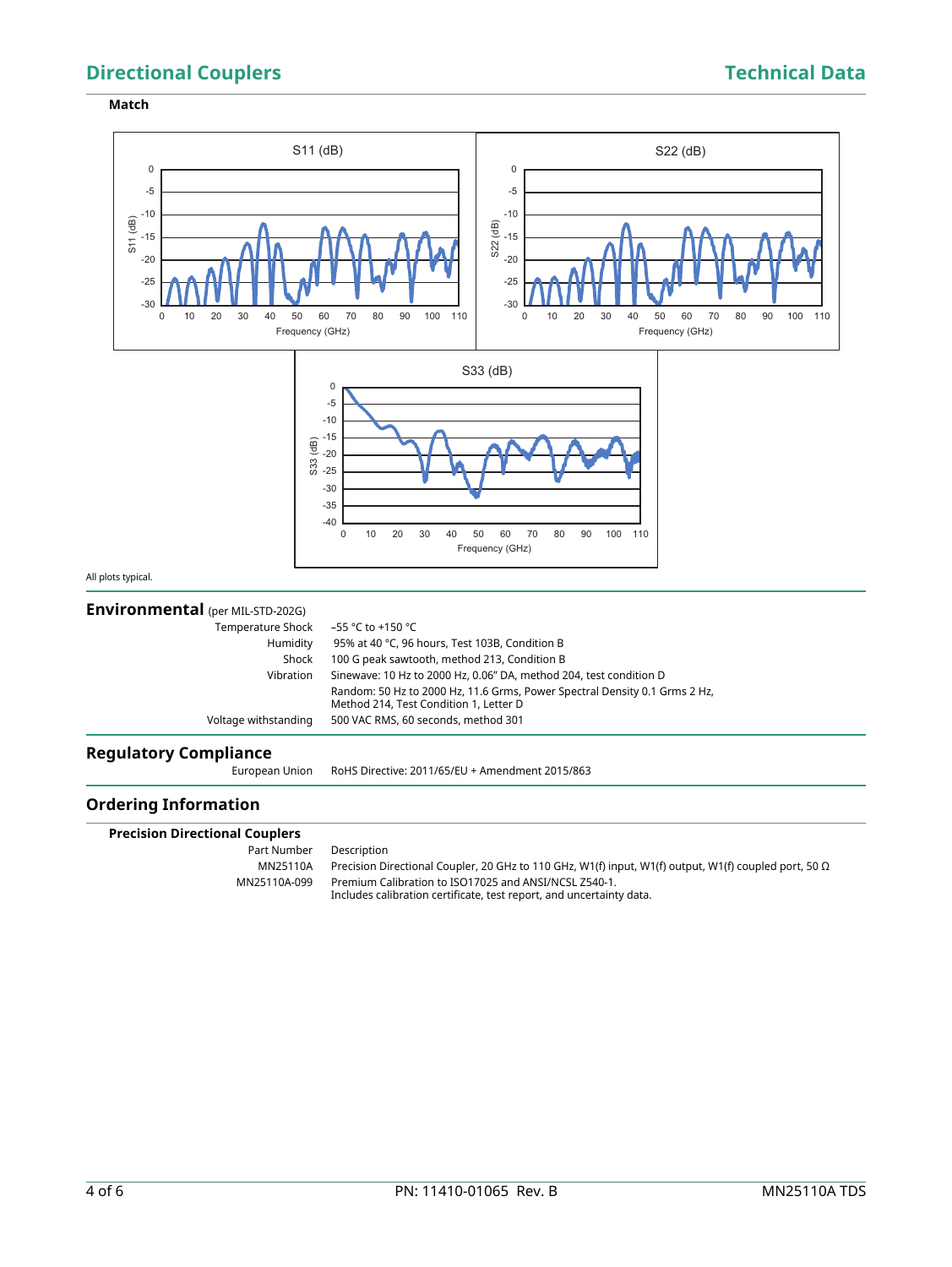### **Notes**